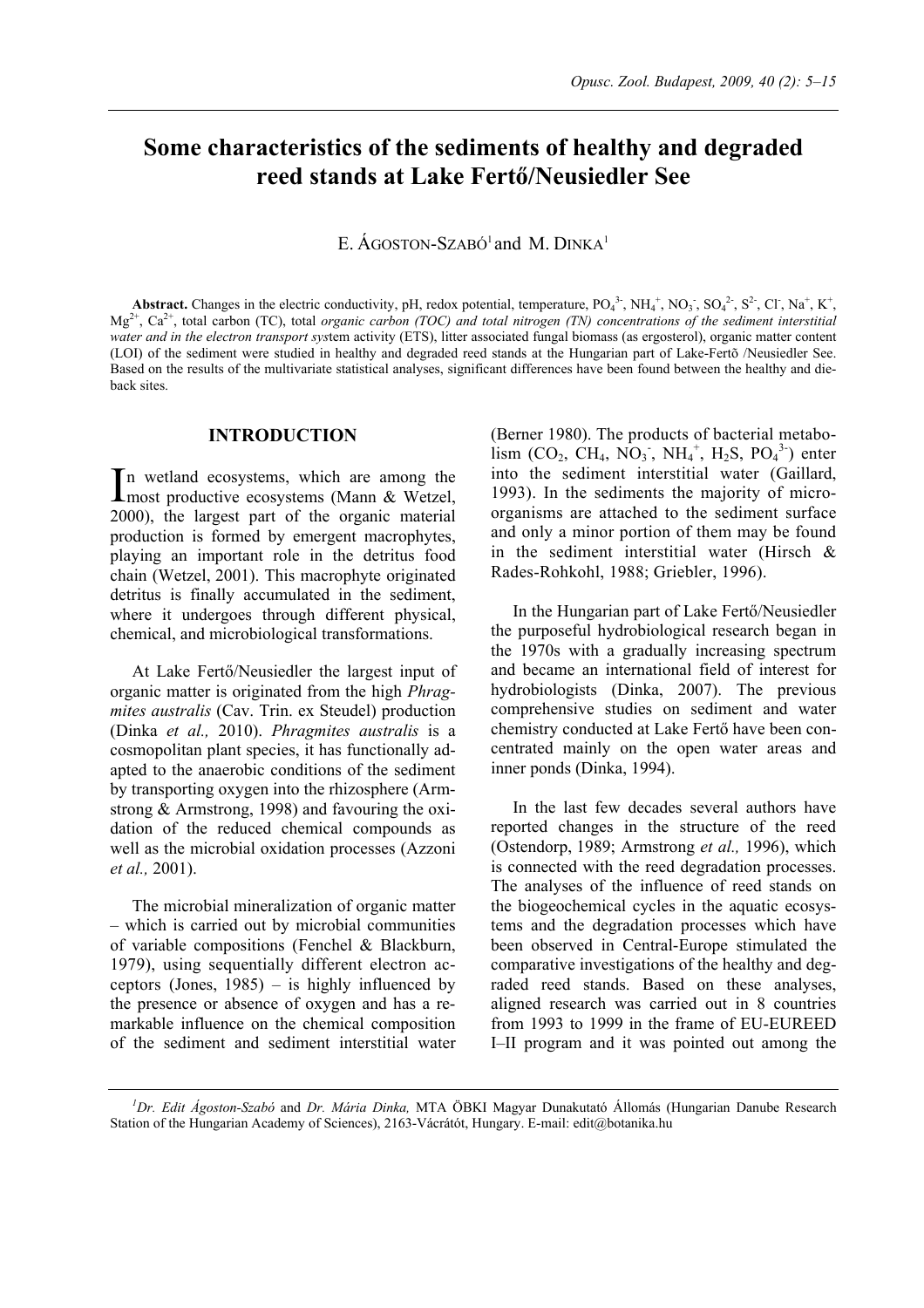others that the quality of water and sediment had a direct influence on reed die-back (e.g. Čížková *et al,.* 2001; van der Putten, 1997).

The studies conducted in the framework of EUREED program at Lake Fertő/Neusiedler See, have elucidated that the reed stands with different health conditions differ in many aspects from each other (Dinka & Szeglet, 1999, 2002). These previous findings have justified the wider investigation of the sediments of reed stands at Lake Fertő/Neusiedler See (Dinka, 1998, 2001; Ágoston-Szabó, 2004, 2007), which may also influence the habitat diversity.

The aim of this study was to compare the healthy and degraded reed stands on the basis of the chemical parameters of surface and sediment interstitial water and the microbial activity of the sediment. The hypothesis was that the sediment interstitial water chemistry and the microbial activity of the sediment are significantly different in the healthy and degraded reed stands.

## **Study area**

Lake Fertő or Neusiedler See (Hungarian and Austrian name, respectively) situated on the Hungarian–Austrian border  $(47^\circ 42'$  N,  $16^\circ 46'$  E, Fig. 1) has a surface area of 309km<sup>2</sup> (Hungarian part  $75 \text{km}^2$ ), with a mean depth of 1.1m.  $54\%$  of the whole lake and 85% of the Hungarian part is covered by reed, characterised by an enhanced detritus accumulation and mixing effect of the wind, therefore the sediment water interactions are more intensive.

Sampling sites were selected in the Hungarian part of the lake. The chemical characteristics of the water and interstitial water were examined at three sampling sites (Fig. 1):

– Site 2 is a homogenous reed area, situated in a healthy reed stand, with consistent gray coloured sediment.

– Site 3 is a degraded reed area, characterised by clumped distribution of the culms, consistent, black coloured sediment with negative redox conditions, high organic matter content and  $S<sup>2</sup>$  concentrations, which induce the callus blocking of aerenchyma channels (Armstrong *et al.,* 1996).

– Site 3.1 is a replanted, young reed area in the reedless region of the degraded reed stand (site 3) with less consistent, black coloured sediments. At this site (3.1) samples were taken both from the water among reed shoots and the unvegetated areas of the thinned reeds area. The different character of these plots will be referred as "in" (in reed tussocks, among reed shoots) and "out" (unvegetated area around the reed tussocks) in the figures.

# **MATERIALS AND METHODS**

# **Surface and interstitial water**

Interstitial water was taken from 0–20 and 20– 40cm sediment layers (from plastic sampling tubes previously set at the sampling sites); the reason for choosing these layers was that 80% of the reed rhizome system is found in the above 40cm sediment layer.

The electric conductivity, pH, temperature of the water and interstitial water were determined on the spot. The redox potentials were determined in the laboratory with calomel electrode (Pt), and expressed versus normal hydrogen electrode by adding +240mV (Eh of saturated calomel electrode).

The Na<sup>+</sup>, K<sup>+</sup>, Mg<sup>2+</sup>, Ca<sup>2+</sup>, Cl<sup>-</sup>, SO<sub>4</sub><sup>2-</sup>, NO<sub>3</sub><sup>-</sup> concentrations were determined by Dionex ionchromatograph (DX-120). The  $PO<sub>4</sub><sup>3</sup>$  and NH<sub>4</sub><sup>+</sup> concentrations of the interstitial and surface water were determined with standard chemical analysis (Felföldy 1980, Golterman *et al.* 1978), while the  $S<sup>2</sup>$  concentration was measured with iodometric titration, after ZnCl<sub>2</sub> precipitation (Golterman *et al*. 1978).

The total carbon (TC), the total organic carbon as non-purgeable organic carbon (TOC) and the total nitrogen (TN) concentrations of the sediment interstitial water were determined by TOC analysator (liqui TOC).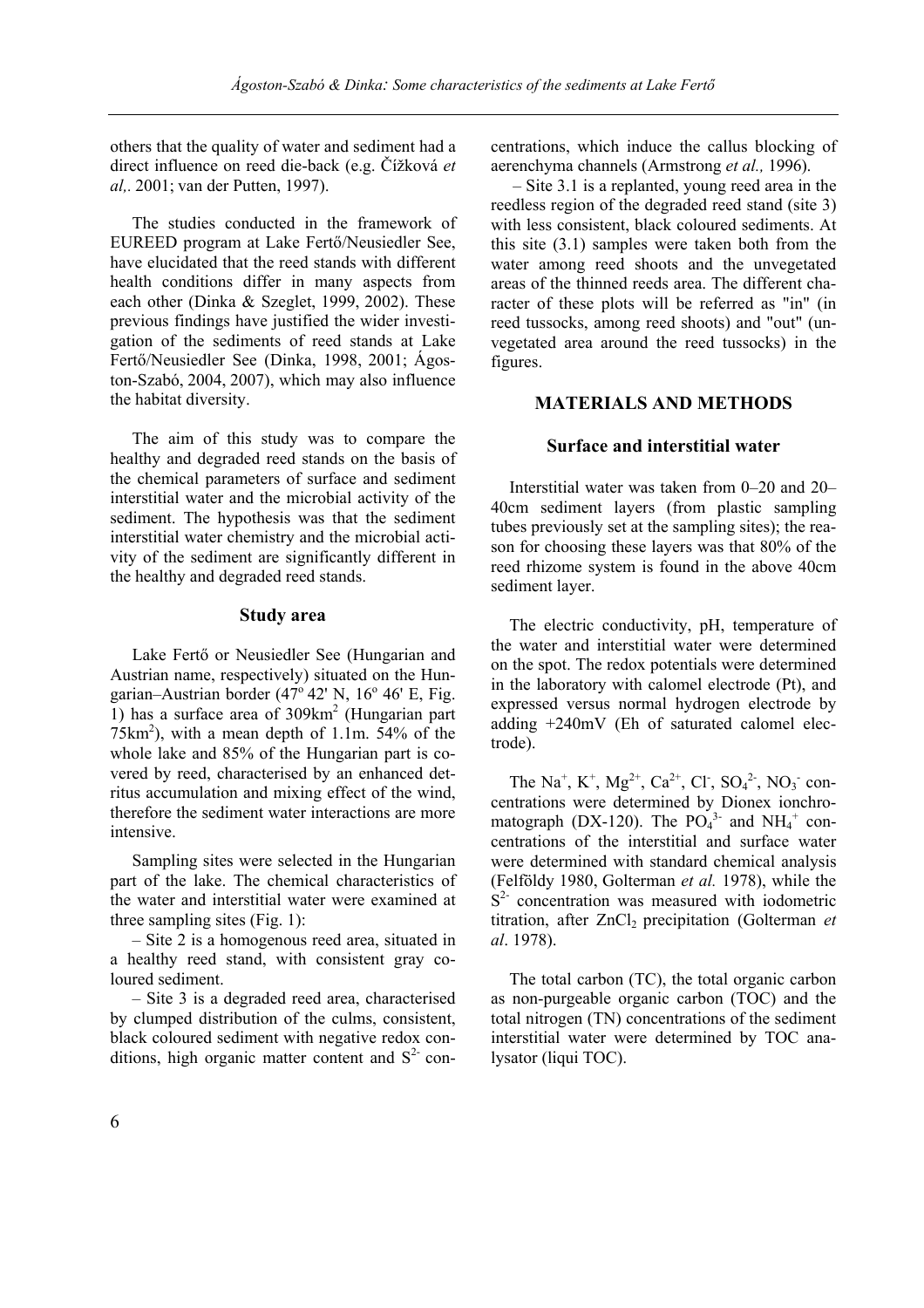

**Figure 1.** Sampling sites at Lake Fertő. 2 – healthy reed stand site, 3 – degraded reed stand site (including site 3.1 which is not indicated on the map), M – Meteorological Station

## **Sediment**

Sediment cores were collected at each sampling site with plastic sampling tubes of 1 meter (diameter: 19.5cm). Subsamples from the 0–5cm, 19–20cm and 39–40cm layers (in which most part of the rhizome system occur) were placed in a crucible, and dried to constant weight at 105  $^{\circ}$ C for 24h for determination of the moisture content, then combusted at 450 °C (Molnár & Dinka, 1997; Jungwirth, 1979) for 4h in a muffle furnace for determination of organic matter content by loss on ignition method (LOI).

Litter associated fungal biomass was estimated by extracting and quantifying ergosterol from sediment samples (Gessner & Newel, 1997; Bååth, 2001).

The electron transport system (ETS) assay described by Kenner & Ahmed (1975), Owens & King (1975), and modified by Broberg (1985) was used to determine the potential microbial respiratory activity of the sediment.

# **Data analysis and statistical methods**

An analysis of variance, Pearson's correlation and cluster analysis were performed using the Statgraf 1.0 for Windows and Past software packages (Hammer *et al.,* 2001) and only the results of the statistical analyses are given in this study.

## **Data of sampling**

Samples were collected on 19/09/2006, when the water level of the lake was 96cm (115.47m above the Adriatic See level, which is an average water level) at the gauge of Fertőrákos.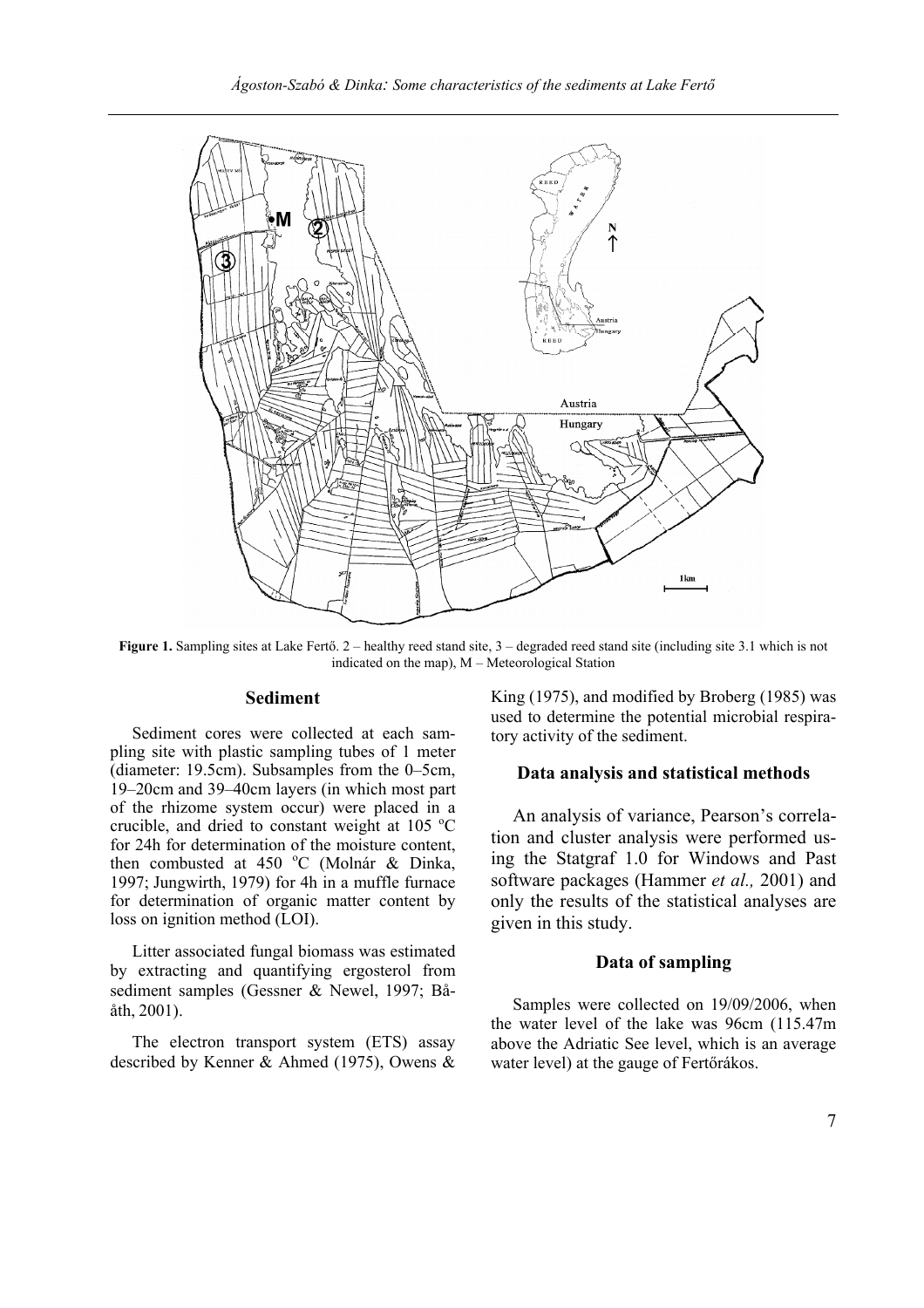# **RESULTS**

#### **Surface and interstitial water**

#### *In situ measured parameters*

The temperature of the surface water varied between 19.1–19.2 ºC and decreased in the function of the sediment depth with 0.3–1.0 ºC until the 0–20cm sediment layer, and by 0.3–0.5 ºC until the 20–40cm sediment layer.

The redoxpotential of the surface water varied between  $(-53.0) - 183.4$  mV, the lowest values were recorded at site 3.1 (Fig. 2). The redox values decreased (but not significantly, p>0.05), in the function of the sediment depth.

The pH values in the surface water ranged from 7.9 to 8.5 (Fig. 2), and significantly ( $p<0.05$ ) decreased in the function of the sediment depth at each sampling site.

The electrical conductivity of the surface water varied between  $3.5-4.2 \text{ mS cm}^{-1}$  and significantly  $(p<0.05)$  increased with the sediment depth (except for site 2) (Fig. 3). At site 2 it was lower than at site 3 and 3.1 both in the water and sediment interstitial water.

#### *Nutrient concentrations*

The  $PO_4^3$ - concentrations of the surface water ranged from 0.03 to 1.51 mg  $l^{-1}$  (Fig. 2), and increased with the depth of the sediment until the 20cm, then decreased until the 40cm, but these variation were not significant at p<0.05 level.

The  $NH_4^+$  concentrations varied between 0.18– 0.46 mg  $l^{-1}$  and the NO<sub>3</sub> concentrations between  $0.06-0.44$  mg l<sup>-1</sup> in the surface water (Fig. 2), the concentrations of both compounds increased with the depth of the sediment, but significantly  $(p<0.05)$  only the NH<sub>4</sub><sup>+</sup> concentrations at sites 3 in and 3.1 in.

These redox sensitive nutrient compounds

 $(PO_4^3$ <sup>-</sup>, NH<sub>4</sub><sup>+</sup>, NO<sub>3</sub><sup>-</sup>) showed a strong negative correlation with the redoxpotential both in the water and sediment interstitial water (with the exception of  $PO<sub>4</sub><sup>3</sup>$  in the 20–40cm sediment layer) (Tab. 1).

The TC concentrations varied between 387.8– 733.9 mg  $l^{-1}$ , the TOC between 163.8–377.8 mg  $l^{-1}$ and the TN concentrations between  $5.9-10.9$  mg  $l^{-1}$ in the surface water, and the highest values were measured at site 3.1 (Fig. 2). The TN concentrations significantly increased  $(p<0.05)$  in the function of sediment depth (with the exception of site 3.1 out), while the TOC and TC concentrations showed a significant increase  $(p<0.05)$  only at site 3. The highest TOC and TN concentrations were measured in the sediment interstitial water of site 3.

In each of the investigated samples a strong positive correlation was found between the TOC-TC, TOC–TN concentrations and between the TIC–TC, TIC–TN concentrations, respectively (Tab. 1).

Strong negative correlation was found among the TC, TOC, TN concentrations and the pH, redoxpotential of the sediment interstitial water (Tab. 1).

The TN concentrations of the water showed a stronger positive correlation with the  $NO_3$ <sup>-</sup> ( $R^2$ = 0.99) concentrations than with the  $NH_4^+$  concentrations  $(R^2=0.71)$ , while it was inverse in the deeper sediment layers (0–20cm:  $R^2_{TN-NH4} = 0.60$ ,  $R^{2}$ <sub>TN-NO3</sub> = 0.47; 20–40cm:  $R^{2}$ <sub>TN-NH4</sub> = 0.86,  $R^{2}$ <sub>TN-</sub>  $_{NO3}$  = 0.08). The TOC concentrations of the sediment interstitial water showed a strong correlation with the LOI of the sediment (0–20cm:  $R^{2}$ <sub>TOC-LOI</sub> = 0.87, 20–40cm:  $R^{2}$ <sub>TOC-LOI</sub> = 0.97).

The TC:TN molar ratio in the surface water ranged from 75.6 to 83.4, and it was higher than in the sediment interstitial water (0–20cm: 61.8– 80.9 and 20–40cm: 56.97–88.5).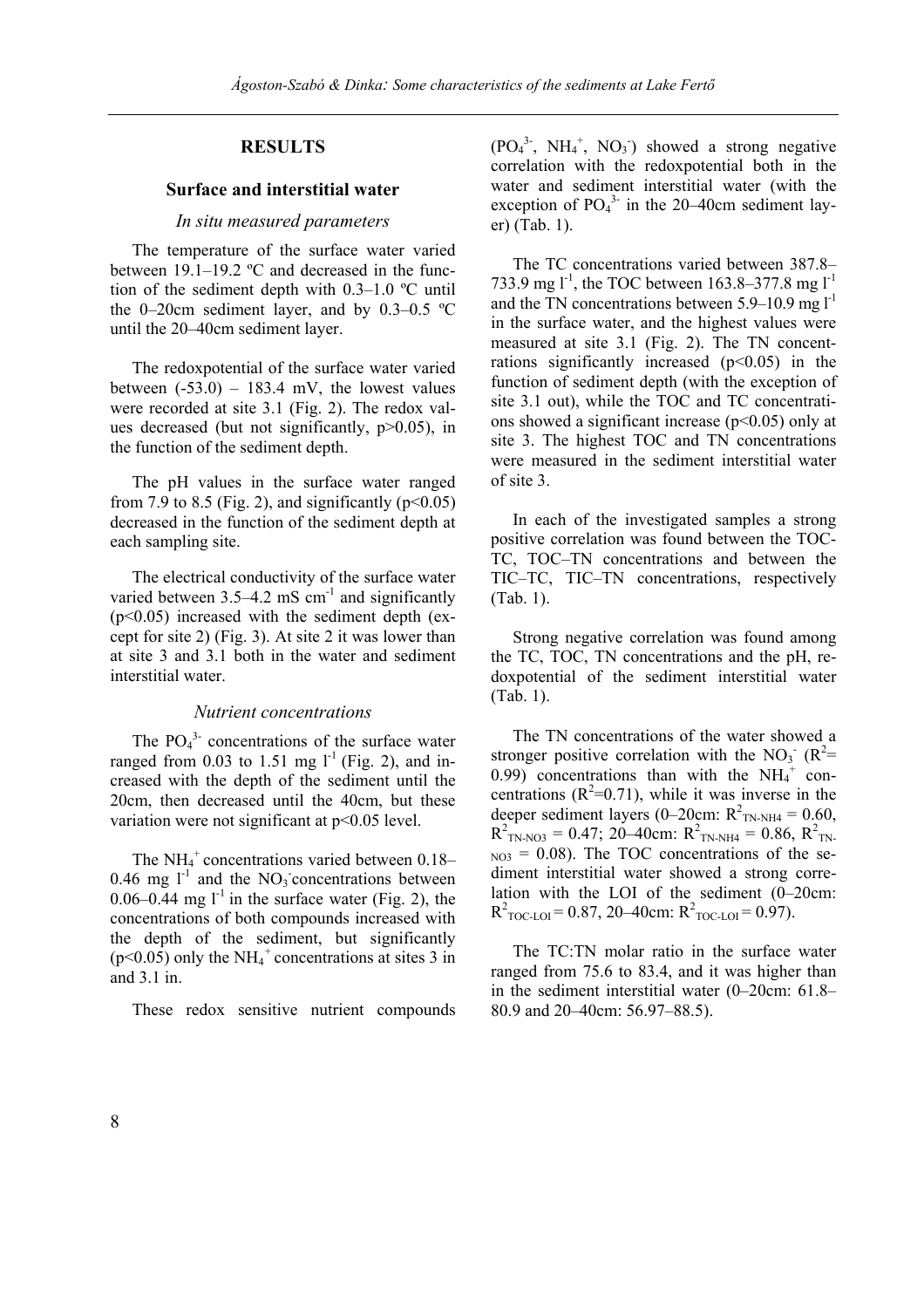

**Figure 2.** Changes in the chemical parameters of the surface and sediment interstitial water (values followed by different letters are significantly different at the 0.05 probability level)

## *Changes in the concentrations of the main ions*

The  $SO_4^2$  concentrations of the surface water varied between  $488.4-519.0$  mg  $1^{-1}$ , the highest values were measured in the healthy reed stand (site 2). The  $SO_4^2$  concentrations significantly  $(p<0.05)$  decreased in the function of the sediment depth (with the exception of site 2) (Fig. 2).

The  $S<sup>2</sup>$  concentrations varied between 2.2– 19.0 mg  $l^{-1}$  in the surface water, the highest values were recorded at site 3.1, and significantly  $(p<0.05)$  increased in the function of the sediment depth (with the exception of site 2) (Fig. 2). The highest decrease in  $SO_4^2$  concentrations and increase in  $S<sup>2</sup>$  concentrations were recorded at site 3.1.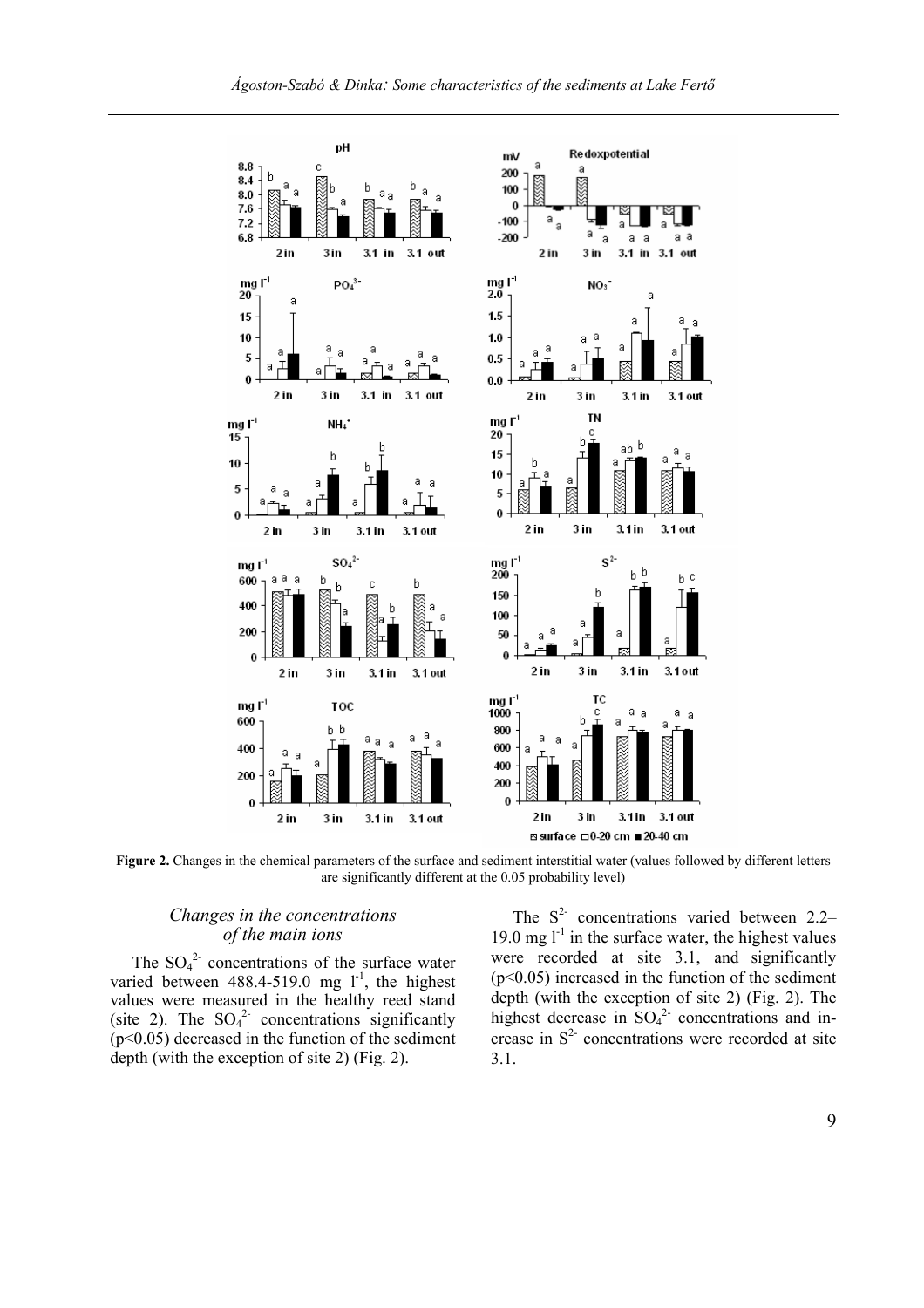|                                          | surface | 0-20 cm | 20-40 cm |
|------------------------------------------|---------|---------|----------|
| <b>TOC-TC</b>                            | 1.00    | 0.74    | 0.88     |
| <b>TOC-TN</b>                            | 1.00    | 0.82    | 0.89     |
| <b>TIC-TC</b>                            | 1.00    | 0.92    | 0.94     |
| <b>TIC-TN</b>                            | 0.98    | 0.62    | 0.69     |
| TOC-pH                                   | $-0.72$ | $-0.85$ | $-0.97$  |
| <b>TOC-redox</b>                         | $-0.99$ | $-0.67$ | $-0.75$  |
| TC-pH                                    | $-0.69$ | $-0.97$ | $-0.95$  |
| <b>TC-redox</b>                          | $-0.98$ | $-0.99$ | $-0.98$  |
| TN-pH                                    | $-0.77$ | $-0.78$ | $-0.96$  |
| <b>TN-redox</b>                          | $-1.00$ | $-0.80$ | $-0.77$  |
| $SO_4^2$ -redox                          | 0.92    | 0.83    | $-0.96$  |
| $S^2$ -redox                             | $-1.00$ | $-0.85$ | 0.99     |
| $\mathsf{SO_4}^2\text{-}\mathsf{NH_4}^+$ | $-0.31$ | $-1.00$ | $-0.98$  |
| $S^2$ -NH $_4^+$                         | 0.70    | 1.00    | 0.97     |
| $SO_4^2$ -P $O_4^3$                      | $-0.92$ | $-0.51$ | 0.98     |
| $S^2$ -PO $_4^3$ -                       | 1.00    | 0.53    | $-0.98$  |
| $SO_4^2$ -NO <sub>3</sub>                | $-0.94$ | $-1.00$ | $-0.57$  |
| $S^2$ -NO <sub>3</sub>                   | 1.00    | 1.00    | 0.85     |
| $PO43$ -redox                            | $-1.00$ | $-0.91$ | 1.00     |
| $NO3$ -redox                             | $-1.00$ | $-0.85$ | $-0.69$  |
| $NH_4^+$ -redox                          | -0.66   | $-0.51$ | $-0.63$  |

**Table 1.** Pearson's correlations between some chemical parameters

The  $SO_4^2$  concentrations positively, while the  $S<sup>2</sup>$  concentrations negatively correlated with the redoxpotential values both in the water and sediment interstitial water (Tab. 1). The  $NH_4^+$ ,  $PO_4^3$ and NO<sub>3</sub> concentrations positively correlated with  $S<sup>2</sup>$  concentrations and negatively with the SO<sub>4</sub><sup>2</sup>concentrations (with the exception of  $PO<sub>4</sub><sup>3</sup>$  in the 20–40cm sediment layer) (Tab. 1).

The concentrations of the main cations:  $Na<sup>+</sup>$ ,  $K^+$ ,  $Ca^{2+}$ ,  $Mg^{2+}$  and of the Cl in most cases significantly  $(p<0.05)$  increased with the depth of the sediment (Fig. 3). A close correlation ( $R^2$ = 0.828– 0.999) was found among the Na<sup>+</sup>, Mg<sup>2+</sup>, Cl<sup>-</sup> concentrations and electrical conductivity both in the water and sediment interstitial water.

#### **Changes in sediment characteristics**

Organic matter content as loss on ignition  $(OM<sub>LOI</sub>)$  varied from 10.5–58.0% (Tab. 2). At site 2, 3 and 3.1 in (in reed tussocks, among reed shoots) increased, while at site 3.1 out (unvegetated area) decreased in the function of the sediment depth. This increase was 2–9 times higher at sites 3 and 3.1 than at site 2.

ETS-activity varied from 0.17–0.27 mg  $O_2$  g<sup>-1</sup> h<sup>-1</sup> in the surface sediment layer (Tab. 2) and decreased in the function of the sediment depth at each sampling site (by 11–71% until the 1–20cm and by 36–63% until the 39–40cm sediment layer).

The highest ETS activity values were measured at sampling site 3, where the loss on ignition values was also the highest. As comparing the site 3.1 in and 3.1 out higher ETS-activity, and higher loss on ignition values were measured outside the reed stand.

The correlations between the sediment ETSactivity and the chemical parameters of the sediment interstitial water can be seen on Tab. 3. Almost in each of the examined cases the ETSactivity of the sediment showed a strong positive correlation with the loss on ignition of the sediment.

Fungal biomass (as ergosterol concentrations) of the surface sediment layer varied from 8.3– 41.5  $\mu$ g l<sup>-1</sup>, in most cases decreased in the function of the sediment depth (Tab. 2). Similarly to the ETS-activity and to the loss on ignition, the highest fungal biomass was measured at sampling site 3.

## **Comparison of sampling sites**

According to the results of the two-way ANOVA analysis, (first component: site; second component: depth), there were significant differences (p<0.05) between the sampling sites.

Based on the chemical parameters of the surface and interstitial water, site 2 significantly differed from sites 3, 3.1 in and 3.1 out, while among the sites: 3, 3.1 in and 3.1 out there were no significant differences.

Taking into consideration the investigated microbial parameters of the sediment site 2 also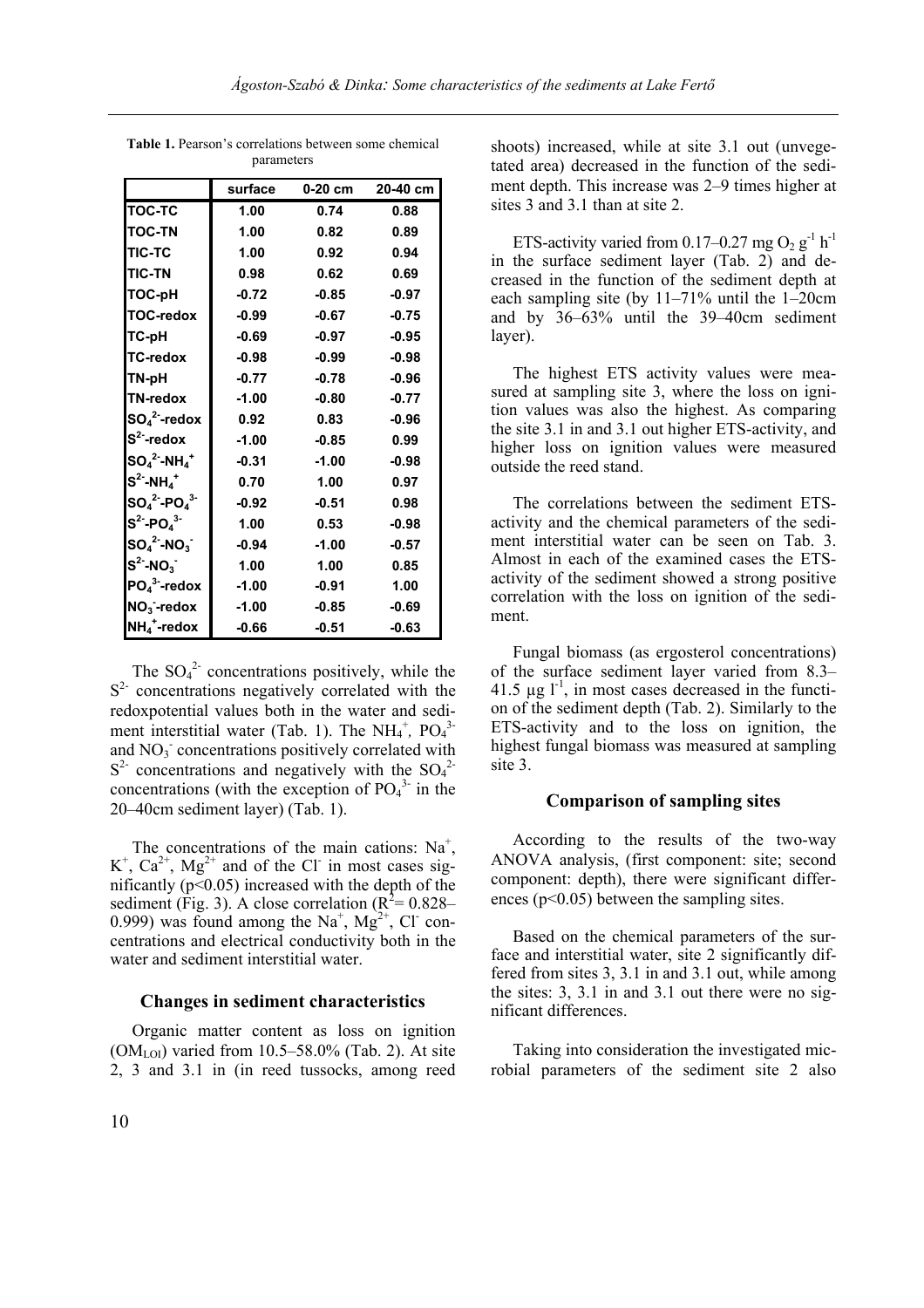

**Figure 3.** Changes in the electrical conductivity, Cl,  $\text{Na}^+$ ,  $\text{K}^+$ ,  $\text{Mg}^{2+}$ ,  $\text{Ca}^{2+}$  concentrations of the surface and sediment interstitial water

**Table 2.** Changes in the ETS-activity, fungal biomass as ergosterol (ERG) and organic matter content as loss on ignition (LOI) of the sediment

|                | LOI [%]  |          |          | <b>ETS</b> [mg O <sub>2</sub> g <sup>-1</sup> h <sup>-1</sup> ) |          | ERG [µg $g^{-1}$ ] |          |          |          |
|----------------|----------|----------|----------|-----------------------------------------------------------------|----------|--------------------|----------|----------|----------|
| Isites         | $0-5$ cm | 19-20 cm | 39-40 cm | $0-5$ cm                                                        | 19-20 cm | 39-40 cm           | $0-5$ cm | 19-20 cm | 39-40 cm |
| 2 in           | 10.7     | 11.8     | 12.0     | 0.17                                                            | 0.15     | 0.10               | 16.9     | 8.4      | 12.12    |
| l3 in          | 56.2     | 75.4     | 67.9     | 0.27                                                            | 0.08     | 0.17               | 41.5     | 93.1     | 13.52    |
| <b>3.1</b> in  | 10.5     | 8.8      | 22.3     | 0.08                                                            | 0.06     | 0.03               | 8.3      | 4.6      | 29.63    |
| <b>3.1 out</b> | 58.0     | 7.3      |          | 0.26                                                            | 0.11     |                    | 13.6     | 3.9      |          |

significantly differed from sites 3, 3.1 in and 3.1 out; moreover, site 3 significantly differed from the sites 3.1 in and 3.1 out, but between the sites: 3.1 in and 3.1 out there were no significant differences.

The results of the PCA also reflected the separation of site 2 from the other investigated sampling sites both in the water and in the 0–20 cm and 20–40cm interstitial water (Fig. 4). In the 0–20cm sediment layer, site 3.1 in and 3.1 out were situated close to each other while in the 20– 40cm layer a separation could be observed between them.

# **DISCUSSION**

Chemistry of sediment interstitial water and the microbial activity of the sediment were analyzed in the function of the sediment depth and compared in healthy and degraded reed stands.

Similarly to the results of previous studies (Dinka 1998, 2001, Ágoston-Szabó 2004) the pH, redoxpotential,  $SO_4^2$  concentrations, temperature decreased, while the electrical conductivity, cation,  $S<sup>2</sup>$  and Cl<sup>-</sup> concentrations increased with sediment depth.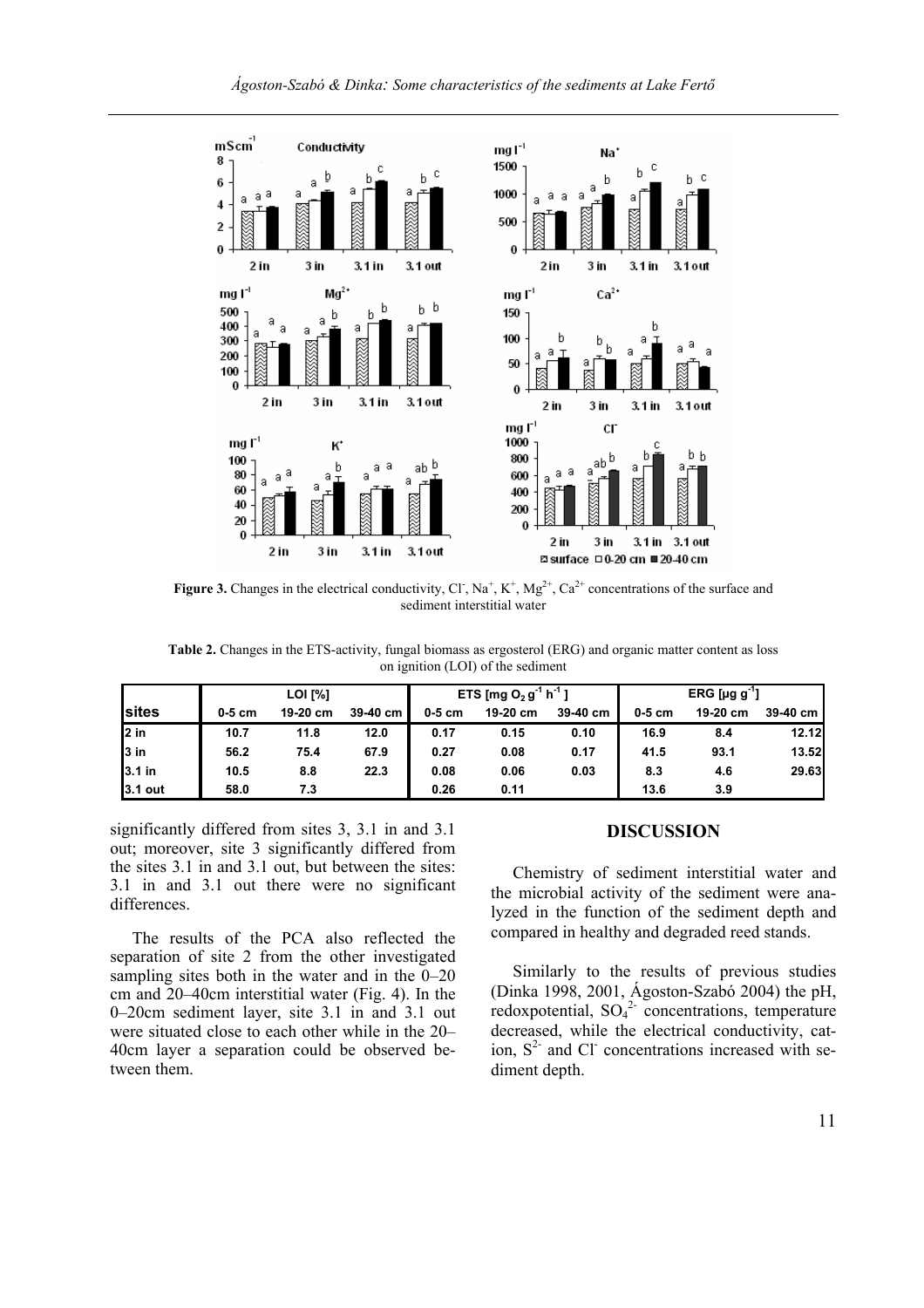

**Figure 4.** Principal component analysis of the sampling sites based on the chemical features of the surface and sediment interstitial water

**Table 3.** Pearson's correlations between the ETS-activity, fungal biomass (ERG) and the investigated chemical parameters

|                 |          | <b>ETS</b> |         |          | <b>ERG</b> |         |
|-----------------|----------|------------|---------|----------|------------|---------|
|                 | $0-5$ cm | 20 cm      | 40 cm   | $0-5$ cm | 20 cm      | 40 cm   |
| <b>Redox</b>    | 0.83     | 1.00       | 0.06    | 0.68     | $-0.19$    | $-0.51$ |
| рH              | 1.00     | 0.96       | $-0.38$ | 0.98     | $-0.52$    | $-0.83$ |
| ICond.          | -0.17    | $-0.94$    | $-0.39$ | 0.07     | -0.06      | 0.20    |
| S <sub>2</sub>  | $-0.81$  | $-0.80$    | $-0.34$ | $-0.64$  | $-0.37$    | 0.25    |
| ISO4            | 0.98     | 0.78       | $-0.06$ | 0.92     | 0.39       | $-0.61$ |
| <b>NH4</b>      | $-0.14$  | $-0.84$    | $-0.12$ | 0.10     | $-0.30$    | 0.46    |
| <b>IPO4</b>     | $-0.83$  | $-0.93$    | 0.16    | $-0.68$  | 0.60       | $-0.42$ |
| NO <sub>3</sub> | $-0.86$  | $-0.78$    | $-0.78$ | $-0.72$  | $-0.39$    | $-0.30$ |
| ltoc            | $-0.75$  | $-0.70$    | 0.60    | $-0.57$  | 0.87       | 0.95    |
| lTC             | -0.72    | $-1.00$    | 0.17    | $-0.54$  | 0.30       | 0.69    |
| lTN             | -0.80    | $-0.95$    | 0.34    | $-0.63$  | 0.55       | 0.81    |
| ILOI            | 0.88     | $-0.27$    | 0.77    | 0.97     | 1.00       | 0.99    |
| IETS            | 0.00     | 0.00       | 0.00    | 0.97     | $-0.27$    | 0.83    |
| <b>IERG</b>     | 0.15     | 0.83       | 0.38    | 0.00     | 0.00       | 0.00    |

The  $SO_4^2$  concentration decrease in the function of the sediment depth was paralleled by the  $S<sup>2</sup>$  concentration increase due to the sulphate reduction, which is one of the dominant processes in the sediment of Lake Fertő/Neusiedler See

(Armstrong & Armstrong, 1998; Dinka, 2001; Ágoston-Szabó, 2004).

The differences in the redox potential values and sulphide concentrations in the interstitial wa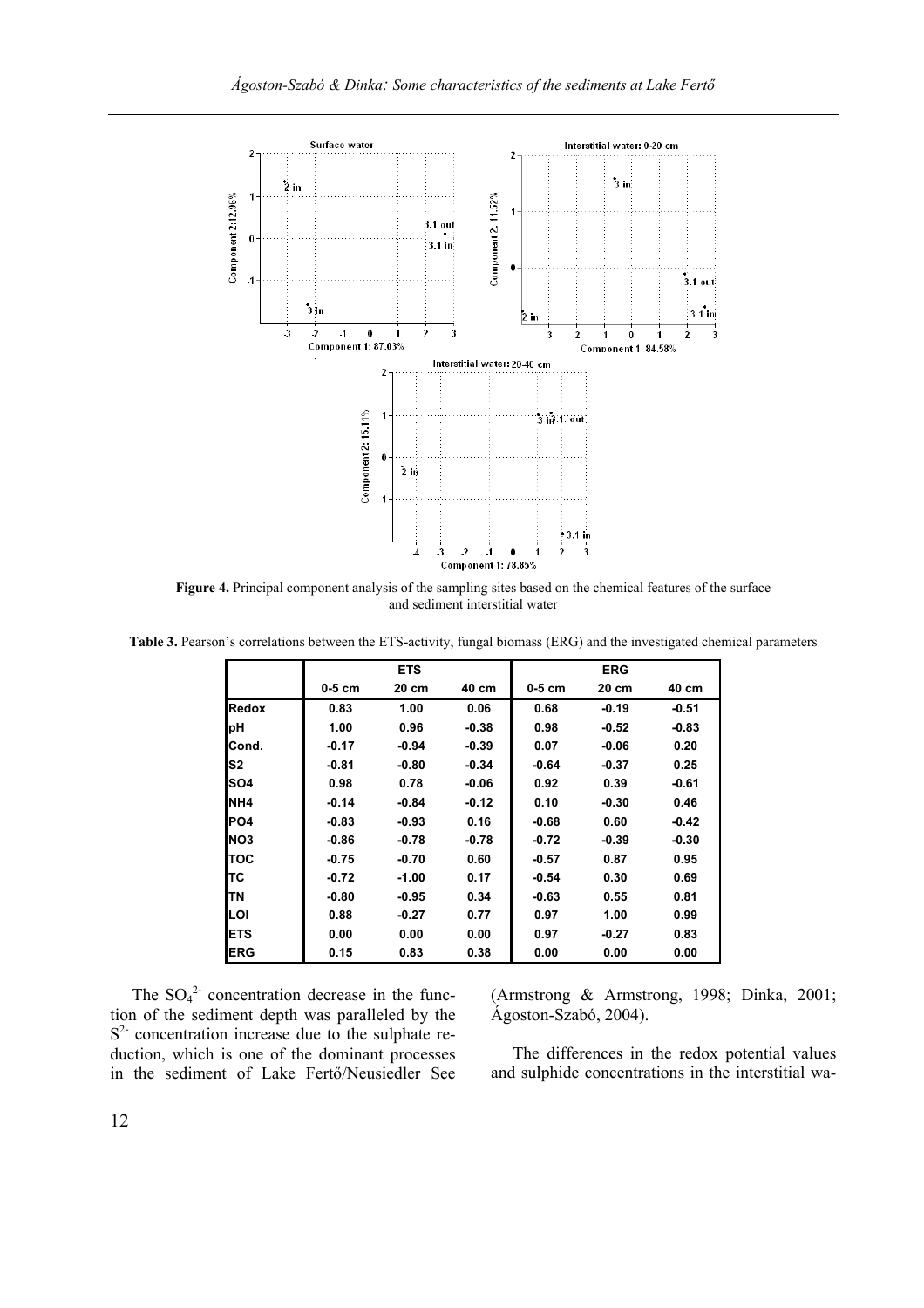ter of the healthy and degraded areas may be due to the differences in the sediment organic matter content and in the *Phragmites* mediated oxygen transport, which influences the redoxpotential and the concentrations of the redox sensitive compounds in the sediment (Armstrong & Armstrong, 1998). Healthy reed shoots transport oxygen more efficiently into the rhizosphere than the die-back shoots (in which callus occlusion of aerenchyma frequently occurs Armstrong *et al*. 1996), where creates favourable conditions to the oxidation of reduced compounds and the detoxification of the sediment (Azzoni *et al.,* 2001).

Usually the increase in  $PO<sub>4</sub><sup>3</sup>$  concentrations in the function of sediment depth is the reason for the release of the iron bound phosphate and the decomposition of organic matter in reductive conditions (Istvánovics, 1988), unlike at Lake Fertő/Neusiedler See, where the organic matter content of the sediment is high and according to Dinka (1994), 60–78.5% of the sediment TP is bound to the Ca, 13–28% to the organic matter and only 14% is NaOH hydrolysable.

The analysis of inorganic nitrogen speciation in our study indicated an  $NH_4^+$ – N dominance in the surface and interstitial water, which suggests that the nitrate reduction may have been the dominant processes in N transformation in the sediment. The elevated  $NH_4^+$  concentrations in the interstitial water may have been the result of degradation of N-containing organic matter (Van Lujin *et al.* 1999).

The organic matter content measured as TOC concentrations of the surface water accounted for 42–51% of TC and of the sediment interstitial water for 40–53% (0–20cm) and 37–49% (20–40 cm) of TC, respectively. The high total organic carbon concentrations at sites 3, 3.1 in (vegetated areas) and out (unvegetated area) can be related by the anaerobic environment at these sites, demonstrated by the low redoxpotential values of these sites. The mineralization of organic matter is

slower under anaerobic conditions (Esteves *et al.,* 2001).

The high TC:TN molar ratio found in the surface and sediment interstitial water indicated a N limitation. The negative correlation of the TC, TOC, TN concentrations with the pH, redoxpotential and the positive correlation of the ETS-activity with the pH, redoxpotential of the sediment interstitial water indicated that the concentrations of the TC, TOC, TN are influenced by the impact of the pH and redox conditions on the microbial activities.

The increase in the concentrations of  $Na<sup>+</sup>$ ,  $Ca^{2+}$ , K<sup>+</sup>, Mg<sup>2+</sup>, Cl<sup>-</sup> in the function of the sediment depth suggest that these ions are diffusing from the deeper sediment layers toward the sediment surface. Batty & Younger (2004) found that the depth profile of the  $Ca^{2+}$  is influenced by the degree of  $Ca^{2+}$  uptake by plants.

The positive correlation between the ETS activity, ergosterol concentrations of the sediment with the TOC, LOI indicated that the microbial activity is strongly interrelated with the sediment organic matter content.

## **CONCLUSION**

Significant differences were found between the healthy and degraded sites based on the sediment characteristics, which demonstrated that the changes in the chemical parameters of the sediment interstitial water and in the organic matter content and microbial activity of the sediment are strongly interrelated with the condition of the reed stands. The correlation analysis showed that the microbial activity of the sediment was interrelated with organic matter content, pH and redoxpotential of the sediment. At die-back site there were no significant differences between the natural and replanted reed stands.

**Acknowledgment.** This work was supported by Fertő-Hanság National Park Directorate (Sarród, Hungary).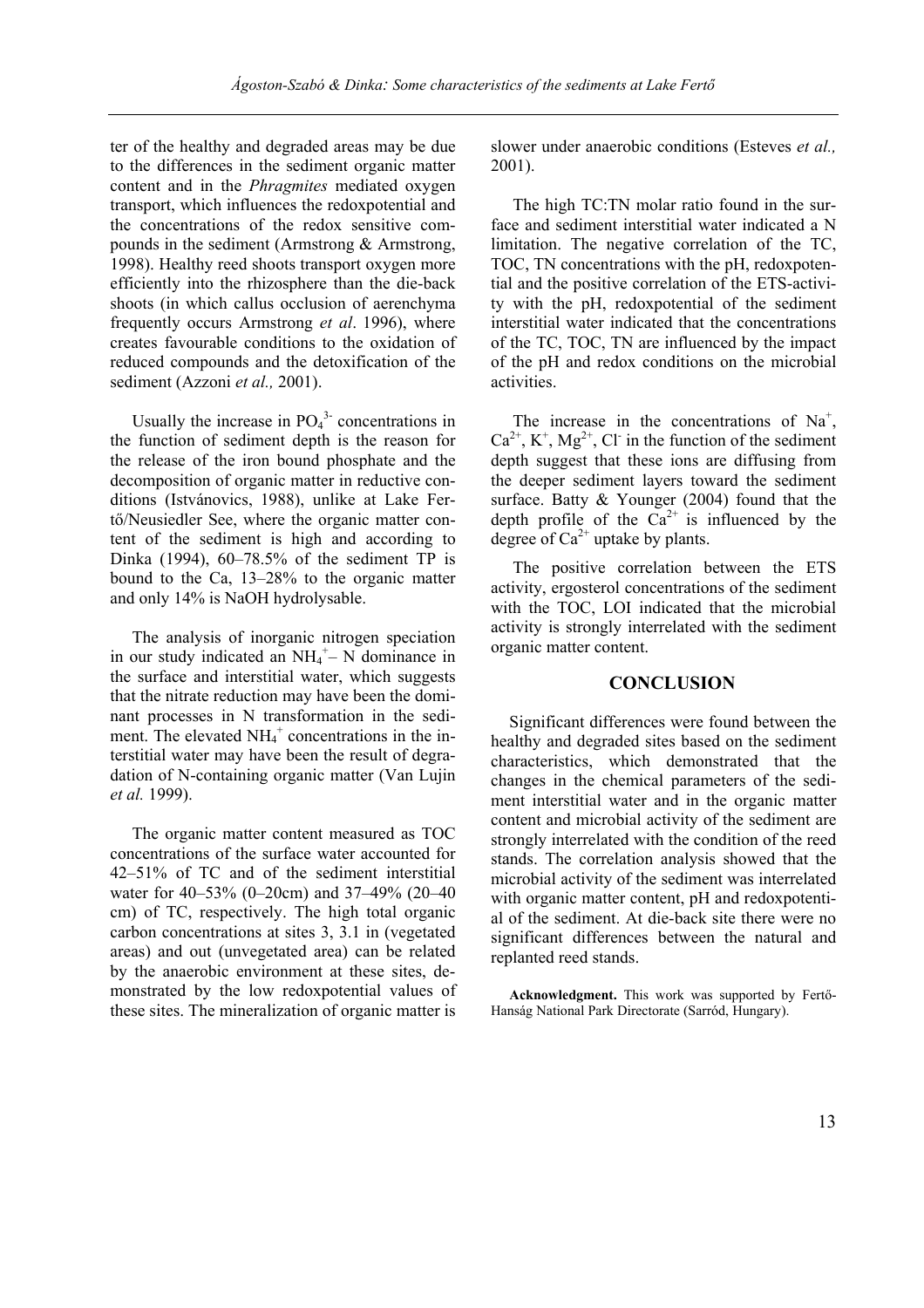# **REFERENCES**

- ÁGOSTON-SZABÓ, E. (2004): Chemical characteristics of sediment interstitial water at Lake Fertő/Neusiedler See, *Ecohydrology & Hydrobiology*, 4/1: 67–76.
- ÁGOSTON-SZABÓ, E. (2007): *Physical and chemical characteristics of the sediment interstitial water at Lake Fertő/Neusiedler See regarding to the reed stands as well as to the interactions with the sediment and related waters*. Ph.D. Dissertation. Budapest, pp. 1–137.
- ARMSTRONG, J., AFREEN-ZOBAYED, F. & ARMSTRONG, W. (1996). *Phragmites* die-back: sulphide- and acetic acid-induced bud and root death, lignifications, and blockages within aeration and vascular systems, *New Phytologist,* 134: 601–614.
- ARMSTRONG, J. & ARMSTRONG, W. (1998): *Phragmites australis* – A preliminary study of soil oxidizing sites and internal gas transport pathways. *New Phytologist,* 108: 373–382.
- AZZONI, R. GIORDANI, G., BARTOLI, M., WELSH, D.T. & VIAROLI, P. (2001): Iron, sulphur and phosphorus cycling in the rhizosphere sediments of a eutrophic *Ruppia cirrhosa* meadow (Valle Smarlacha, Italy). *Journal of Sea Research,* 45: 15–26.
- BÅÅTH, E. (2001): Estimation of fungal growth rates in soil using <sup>14</sup>C-acetate incorporation into ergosterol. *Soil Biology & Biochemistry*, 2011–2018.
- BATTY, L.C. & YOUNGER, P.L. (2004): Growth of *Phragmites australis* (Cav) Trin ex. Steudel in mine water treatment wetlands: effects of metal and nutrient uptake. *Environmental Pollution,* 132: 85– 93.
- BERNER, R.A. (1980): *Early diagenesis, A Theoretical Approach.* Princeton University Press, Princeton, NJ, pp. 1–241.
- BROBERG, A. (1985): A modified method for studies of electron transport system activity in freshwater sediments. *Hydrobiologia*, 120: 181–187.
- ČÍŽKOVÁ, H., PECHAR, L., HUSAKHUSÁK, Š., KVĔT, J., BAUER, V., RADOVÁ, J. & EDWARDS, K. (2001): Chemical characteristics of soils and pore waters of three wetland sites dominated by *Phragmites australis*: relation to vegetation composition and reed performance. *Aquatic Botany,* 69: 235–249.
- DINKA, M. (1994): *A Fertő térbeli eltérései üledékkémiai tanulmányok alapján* [*Spatial changes of Lake Fertő /Neusiedler See based on sediment chemistry studies*]. CSc dissertation. Vácrátót, pp. 1–131.
- DINKA, M. (1998): Über die chemischen Verhältnisse des interstitialen Wassers in Schilfbestanden des Neusiedler Sees/Fertő. 4. *Arbeitstagung des Bereiches Umwelt* "*Erdwissenschaftliche Aspekte des Umweltschutzes*" Wien. *Tagungsband*, pp. 343– 349.
- DINKA, M. (2001): Differences in interstitial water conditions in a degraded reed stand area. *Verhandlungen Internationale Vereinigung Limnologie,* 27: 3385–3388.
- DINKA, M. (2007): *Fertő–Hanság hidrobiológiai bibliográfia 1972-2007. Az MTA Magyar Dunakutató Állomás által koordinált kutatások eredményei.*  [*Hydrobiological bibliography of lake Fertő/Neusiedler See–Hanság/Waasen 1972–2007. Results of the research coordinated by the Hungarian Danube Research Station of the Hungarian Academy of Sciences.*] Göd-Vácrátót/Hungary: pp. 1–32.
- DINKA, M., ÁGOSTON-SZABÓ, E. & SZEGLET, P. (2010): Comparison between biomass and C, N, P and S contents of vigorous and die-back reed stands of Lake Fertő/Neusiedler See. *Biologia,* in press.
- DINKA, M. & SZEGLET, P. (1999): Carbohydrate and nutrient content in rhizome of *Phragmites australis* from different habitats of Lake Fertő/Neusiedler See. *Limnologica,* 29: 47–59.
- DINKA, M. & SZEGLET, P. (2002): Some characteristics of reed (*Phragmites australis* /Cav./ Trin ex Steudel) that indicate different health between vigorous and die-back stands. In: Williams W., D. (ed.): *Proceedings of the Internaional Association of Theoretical and Applied Limnology*, 27/6: 3364– 3369.
- ESTEVES, F.A., ENRICH-PRAST, A. & BIESBOER, D.D. (2001): Potential denitrification in submerged natural and impacted sediments of Lake Batata, an Amazonian lake. *Hydrobiologia*, 444: 111–117.
- FELFÖLDY, L. 1980: *A biológiai vízminősítés* [*Biological water qualification*]. VIZDOK Budapest: pp. 1–261.
- FENCHEL, T.M. & BLACKBURN, T.H. (1979): *Bacteria and Mineral Cycling*. Academic Press. London: 1– 225.